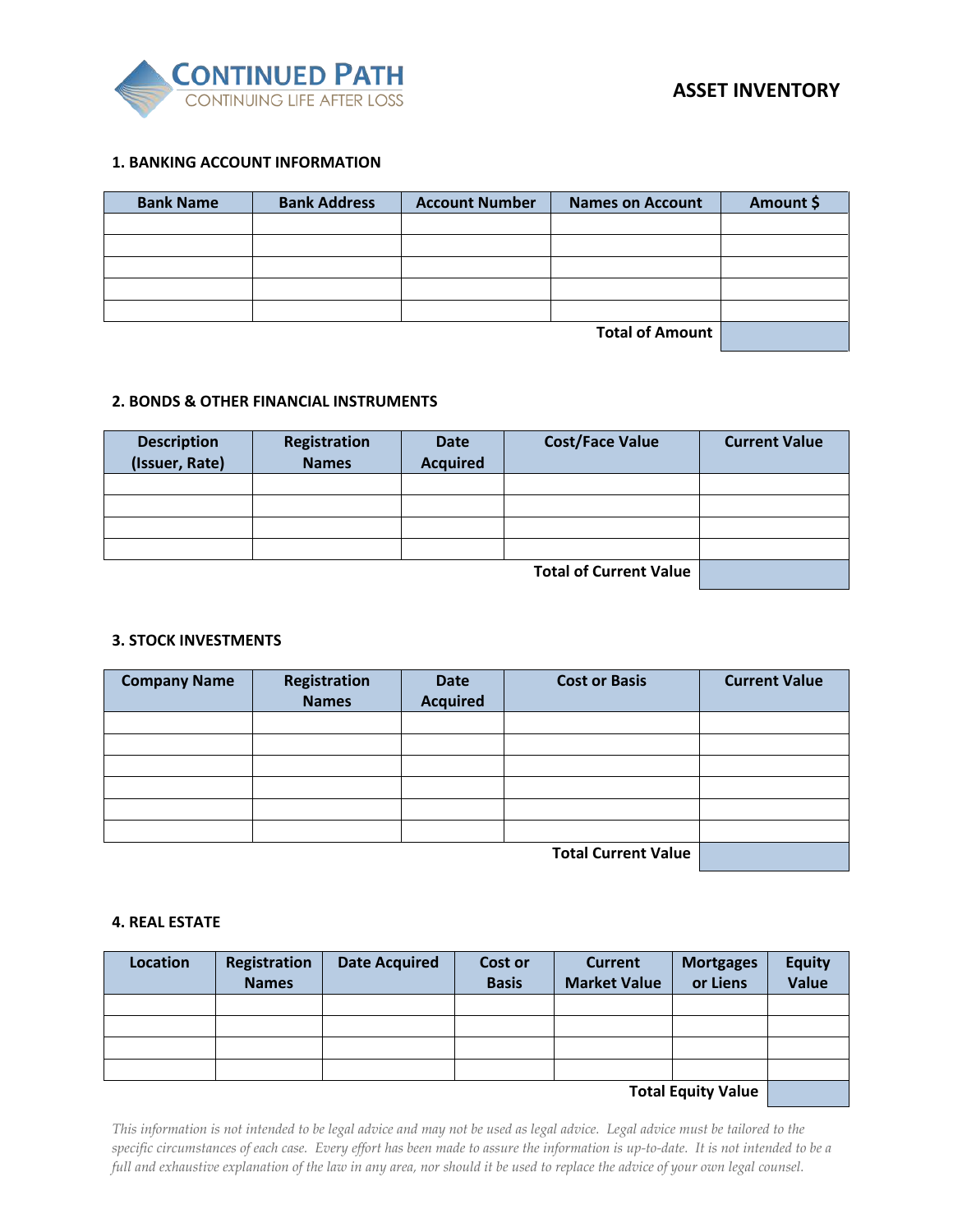

#### **5. INSURANCE ON REAL ESTATE**

| Type of Insurance | <b>Name of Company</b> | <b>Policy</b><br><b>Number</b> | <b>Expiration Date</b> | <b>Name of Broker</b> |
|-------------------|------------------------|--------------------------------|------------------------|-----------------------|
|                   |                        |                                |                        |                       |
|                   |                        |                                |                        |                       |
|                   |                        |                                |                        |                       |
|                   |                        |                                |                        |                       |
|                   |                        |                                |                        |                       |
|                   |                        |                                |                        |                       |

#### **6. LIFE INSURANCE**

| Company | <b>Policy Type</b> | <b>Policy</b><br><b>Number</b> | Present<br><b>Cash Value</b> | Face<br><b>Amount</b> | Owner | <b>Beneficiary</b> |
|---------|--------------------|--------------------------------|------------------------------|-----------------------|-------|--------------------|
|         |                    |                                |                              |                       |       |                    |
|         |                    |                                |                              |                       |       |                    |
|         |                    |                                |                              |                       |       |                    |
|         |                    | <b>Total Values</b>            |                              |                       |       |                    |

**\_\_\_\_\_\_\_\_\_\_\_\_\_\_\_\_\_\_\_\_\_\_\_\_\_\_\_\_\_\_\_\_\_\_\_\_\_\_\_\_\_\_\_\_\_\_\_\_\_\_\_\_\_\_\_\_\_\_\_\_\_\_\_\_\_\_\_\_\_\_\_\_\_\_\_\_\_\_\_\_\_\_\_\_\_ \_\_\_\_\_\_\_\_\_\_\_\_\_\_\_\_\_\_\_\_\_\_\_\_\_\_\_\_\_\_\_\_\_\_\_\_\_\_\_\_\_\_\_\_\_\_\_\_\_\_\_\_\_\_\_\_\_\_\_\_\_\_\_\_\_\_\_\_\_\_\_\_\_\_\_\_\_\_\_\_\_\_\_\_\_ \_\_\_\_\_\_\_\_\_\_\_\_\_\_\_\_\_\_\_\_\_\_\_\_\_\_\_\_\_\_\_\_\_\_\_\_\_\_\_\_\_\_\_\_\_\_\_\_\_\_\_\_\_\_\_\_\_\_\_\_\_\_\_\_\_\_\_\_\_\_\_\_\_\_\_\_\_\_\_\_\_\_\_\_\_**

**List insurance agent addresses:** 

#### **7. BUSINESS OWNERSHIP**

Business Name & Nature: \_\_\_\_\_\_\_\_\_\_\_\_\_\_\_\_\_\_\_\_\_\_\_\_\_\_\_\_\_\_\_\_\_\_\_\_\_\_\_\_\_\_\_\_\_\_\_\_\_\_\_\_\_\_\_\_\_\_\_\_\_\_\_

Address of Business: \_\_\_\_\_\_\_\_\_\_\_\_\_\_\_\_\_\_\_\_\_\_\_\_\_\_\_\_\_\_\_\_\_\_\_\_\_\_\_\_\_\_\_\_\_\_\_\_\_\_\_\_\_\_\_\_\_\_\_\_\_\_\_\_\_\_\_

Business Type: □ Sole Proprietor, **□** Partnership, **□** Close Corporation

| <b>Names of Partners</b> | <b>Number of Shares or %</b><br>of Interest | <b>Office Held</b> | Duties &<br><b>Responsibilities</b> |
|--------------------------|---------------------------------------------|--------------------|-------------------------------------|
|                          |                                             |                    |                                     |
|                          |                                             |                    |                                     |
|                          |                                             |                    |                                     |

#### Value of Business Interest: \_\_\_\_\_\_\_\_\_\_\_\_\_\_\_\_\_\_\_\_\_\_\_\_\_\_\_\_\_\_\_\_\_\_\_\_\_\_\_\_\_\_\_\_\_\_\_\_\_\_\_\_\_\_\_\_\_\_\_\_\_\_\_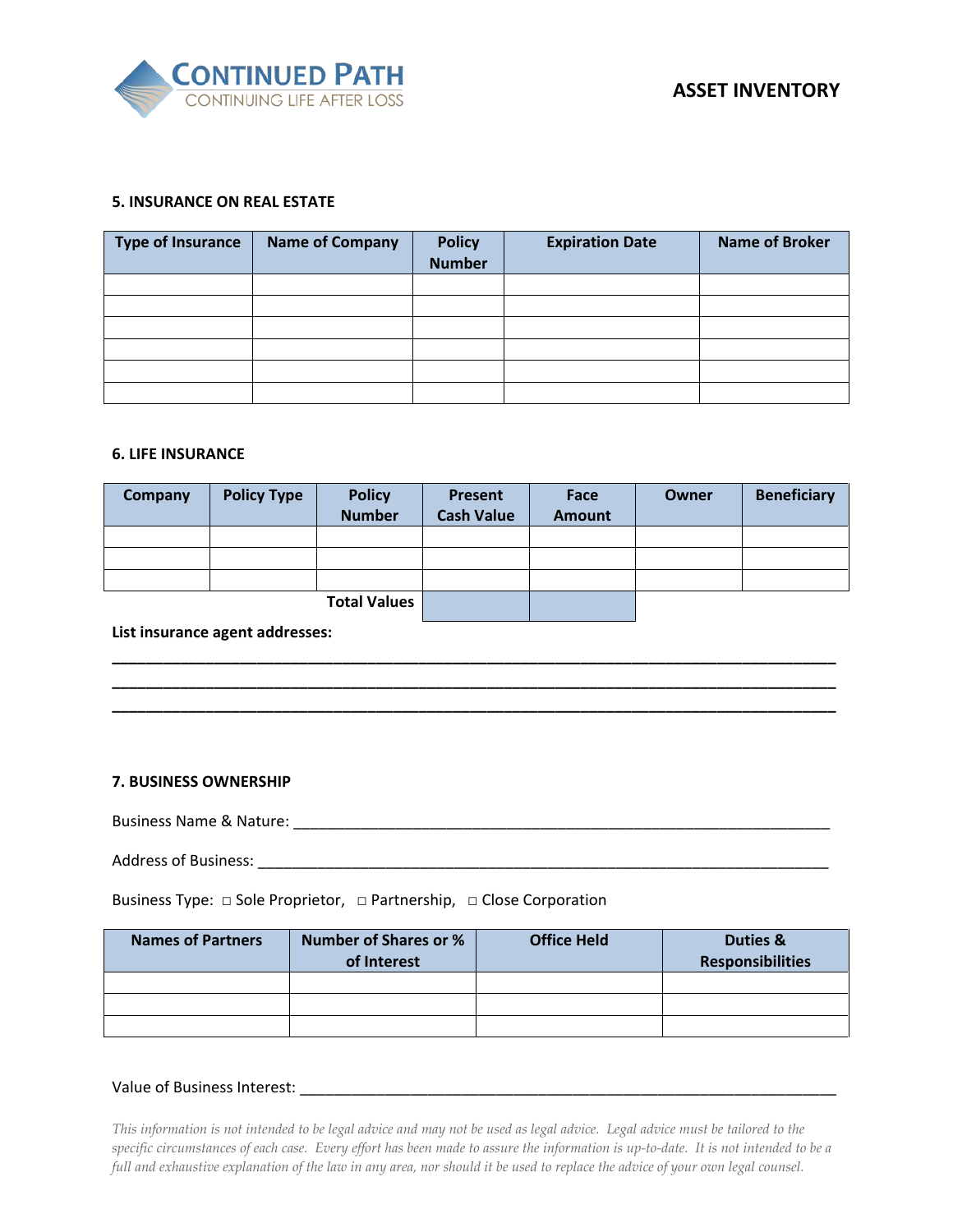

### **8.EMPLOYEE AND RETIREMENT BENEFITS**

| Name of Plan                                |  |
|---------------------------------------------|--|
| Trustee or Administrator                    |  |
| <b>Amount Contributed by Employee</b>       |  |
| <b>Amount Contributed by Employer</b>       |  |
| <b>Retirement Benefit</b>                   |  |
| <b>Present Value of Total Contributions</b> |  |
| <b>Amount Vested</b>                        |  |

#### **9. ACCIDENT, HEALTH, DEATH BENEFIT AND DISABILITY PLAN**

| <b>Name of Plan</b>       |  |
|---------------------------|--|
| <b>Insurer of Trustee</b> |  |
| <b>Policy Number</b>      |  |
| <b>Benefits</b>           |  |
| <b>Beneficiary</b>        |  |

# **10. PERSONAL PROPERTY ASSETS** *(Automobiles, boats, furniture, silver, artwork, books, collections, antiques, jewelry, art, firearms, electronics, etc.)*

| <b>Description</b> | <b>Location/Date</b><br><b>Acquired</b> | <b>Current Value</b> | <b>Cost or Basis</b> | <b>Insurance</b><br>Information |
|--------------------|-----------------------------------------|----------------------|----------------------|---------------------------------|
|                    |                                         |                      |                      |                                 |
|                    |                                         |                      |                      |                                 |
|                    |                                         |                      |                      |                                 |
|                    |                                         |                      |                      |                                 |
|                    |                                         |                      |                      |                                 |
|                    |                                         |                      |                      |                                 |
|                    |                                         |                      |                      |                                 |
|                    |                                         |                      |                      |                                 |
|                    |                                         |                      |                      |                                 |
|                    |                                         |                      |                      |                                 |
|                    |                                         |                      |                      |                                 |
|                    |                                         |                      |                      |                                 |
|                    |                                         |                      |                      |                                 |
|                    | <b>Total Current Value</b>              |                      |                      |                                 |